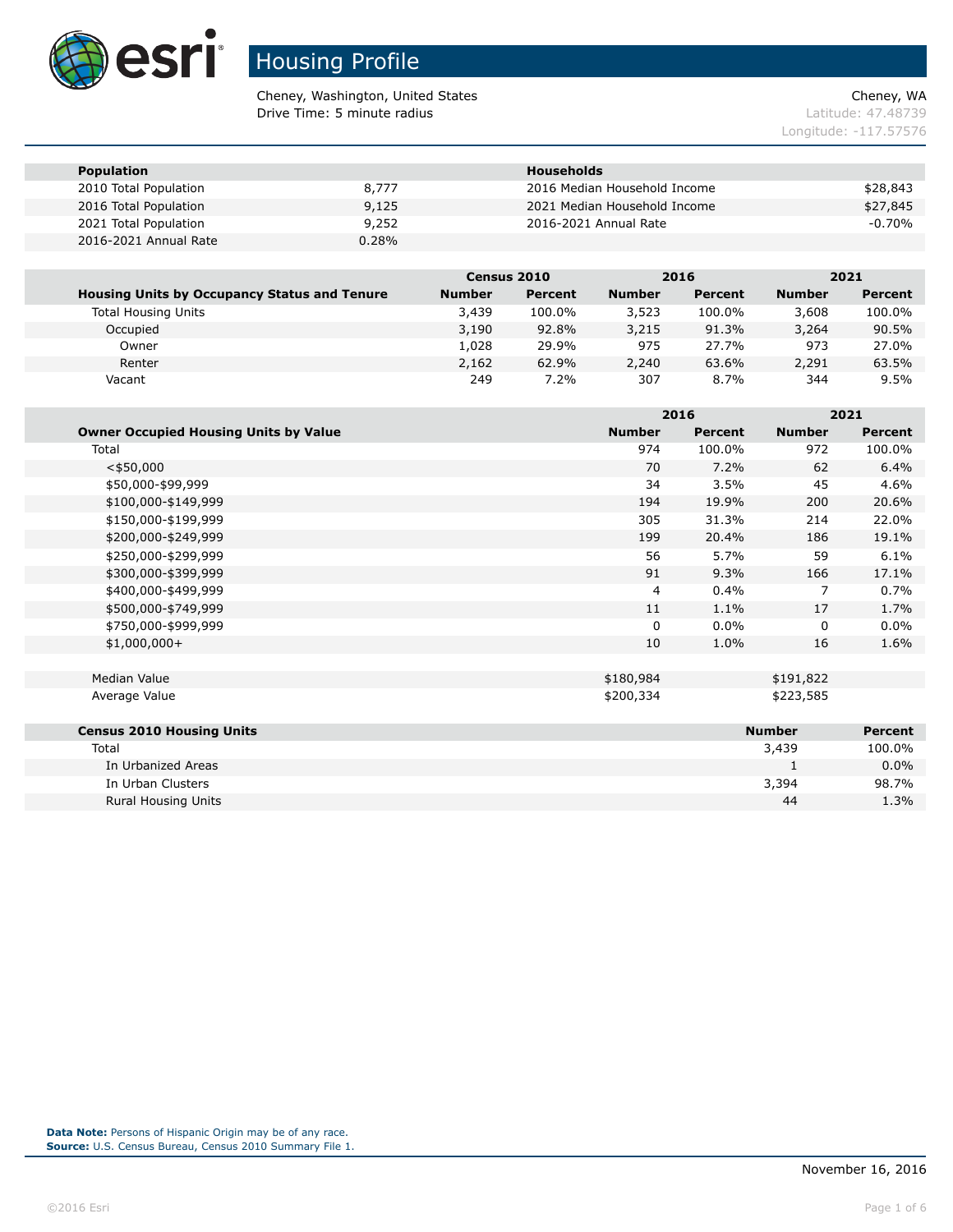

Cheney, Washington, United States Cheney, WA **Drive Time: 5 minute radius Contract Contract Contract Contract Contract Contract Contract Contract Contract Contract Contract Contract Contract Contract Contract Contract Contract Contract Contract Contract Contract Co** 

Longitude: -117.57576

| <b>Census 2010 Owner Occupied Housing Units by Mortgage Status</b> | <b>Number</b> | Percent |
|--------------------------------------------------------------------|---------------|---------|
| Total                                                              | 1.028         | 100.0%  |
| Owned with a Mortgage/Loan                                         | 713           | 69.4%   |
| Owned Free and Clear                                               | 315           | 30.6%   |
|                                                                    |               |         |

#### **Census 2010 Vacant Housing Units by Status**

|                                      | <b>Number</b> | <b>Percent</b> |
|--------------------------------------|---------------|----------------|
| Total                                | 249           | 100.0%         |
| For Rent                             | 156           | 62.7%          |
| Rented- Not Occupied                 |               | 2.8%           |
| For Sale Only                        | 36            | 14.5%          |
| Sold - Not Occupied                  |               | $2.0\%$        |
| Seasonal/Recreational/Occasional Use | 17            | 6.8%           |
| For Migrant Workers                  | 0             | $0.0\%$        |
| Other Vacant                         | 26            | 10.4%          |

#### **Census 2010 Occupied Housing Units by Age of Householder and Home Ownership**

|                       | <b>Owner Occupied Units</b> |               |  |
|-----------------------|-----------------------------|---------------|--|
| <b>Occupied Units</b> | <b>Number</b>               | % of Occupied |  |
| 3,191                 | 1,028                       | 32.2%         |  |
| 1,213                 | 34                          | 2.8%          |  |
| 548                   | 108                         | 19.7%         |  |
| 342                   | 164                         | 48.0%         |  |
| 357                   | 214                         | 59.9%         |  |
| 320                   | 224                         | 70.0%         |  |
| 220                   | 162                         | 73.6%         |  |
| 130                   | 95                          | 73.1%         |  |
| 61                    | 27                          | 44.3%         |  |
|                       |                             |               |  |

### **Census 2010 Occupied Housing Units by Race/Ethnicity of Householder and Home Ownership**

|                        |                       |               | <b>Owner Occupied Units</b> |
|------------------------|-----------------------|---------------|-----------------------------|
|                        | <b>Occupied Units</b> | <b>Number</b> | % of Occupied               |
| Total                  | 3,189                 | 1,029         | 32.3%                       |
| White Alone            | 2,684                 | 966           | 36.0%                       |
| Black/African American | 114                   | 9             | 7.9%                        |
| American Indian/Alaska | 36                    | 7             | 19.4%                       |
| Asian Alone            | 118                   | 22            | 18.6%                       |
| Pacific Islander Alone | 16                    | 3             | 18.8%                       |
| Other Race Alone       | 112                   | 11            | 9.8%                        |
| Two or More Races      | 109                   | 11            | 10.1%                       |
|                        |                       |               |                             |
| Hispanic Origin        | 246                   | 35            | 14.2%                       |
|                        |                       |               |                             |

### **Census 2010 Occupied Housing Units by Size and Home Ownership**

|           |                       | <b>Owner Occupied Units</b> |               |  |
|-----------|-----------------------|-----------------------------|---------------|--|
|           | <b>Occupied Units</b> | <b>Number</b>               | % of Occupied |  |
| Total     | 3,192                 | 1,029                       | 32.2%         |  |
| 1-Person  | 1,018                 | 234                         | 23.0%         |  |
| 2-Person  | 1,126                 | 396                         | 35.2%         |  |
| 3-Person  | 543                   | 174                         | 32.0%         |  |
| 4-Person  | 314                   | 128                         | 40.8%         |  |
| 5-Person  | 118                   | 58                          | 49.2%         |  |
| 6-Person  | 44                    | 28                          | 63.6%         |  |
| 7+ Person | 29                    | 11                          | 37.9%         |  |
|           |                       |                             |               |  |

**Data Note:** Persons of Hispanic Origin may be of any race. **Source:** U.S. Census Bureau, Census 2010 Summary File 1.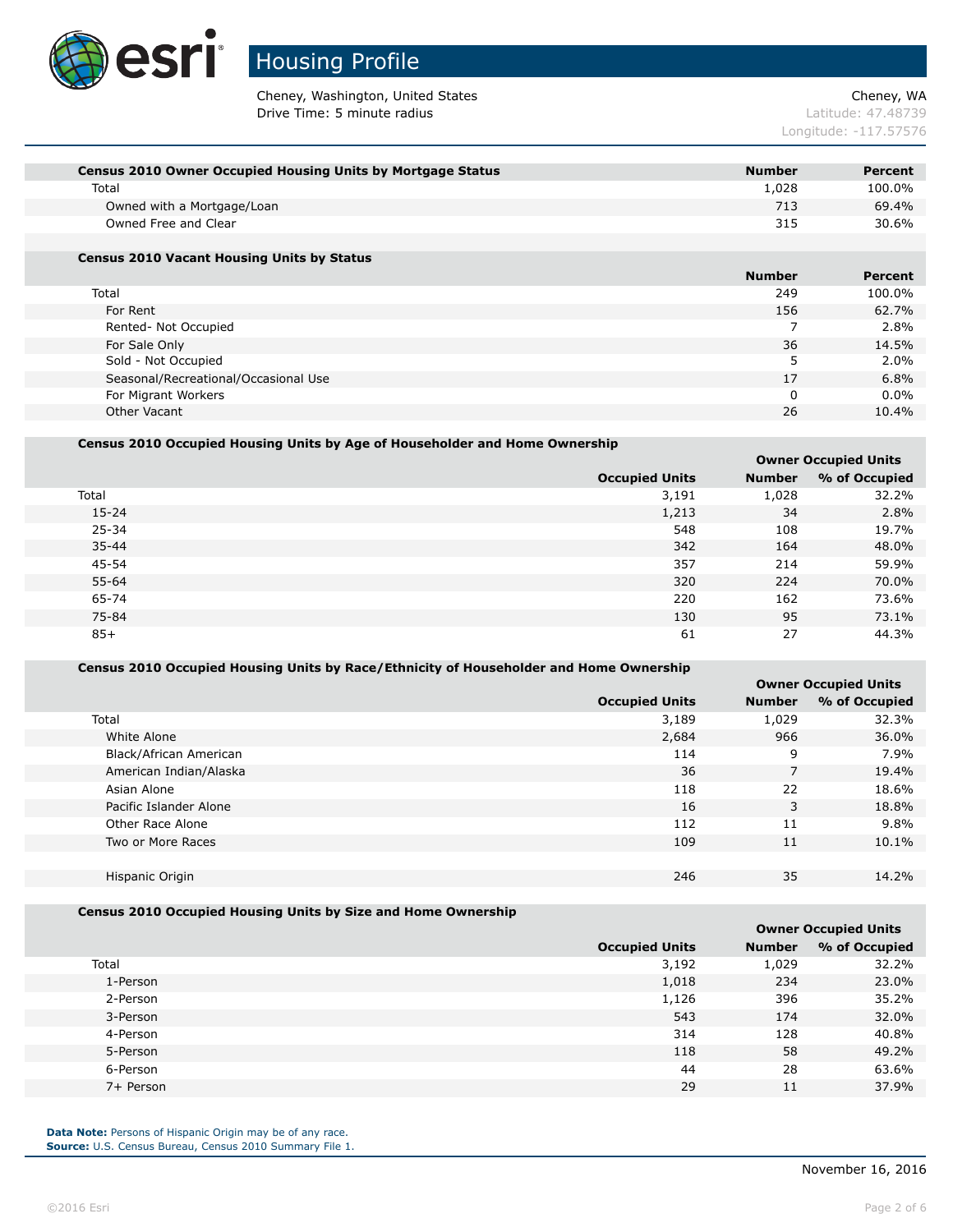

Cheney, Washington, United States Cheney, WA **Drive Time: 10 minute radius Latitude: 47.48739** 

Longitude: -117.57576

| <b>Population</b>     |        | <b>Households</b>            |           |
|-----------------------|--------|------------------------------|-----------|
| 2010 Total Population | 10,375 | 2016 Median Household Income | \$31,098  |
| 2016 Total Population | 10,787 | 2021 Median Household Income | \$30,274  |
| 2021 Total Population | 10,973 | 2016-2021 Annual Rate        | $-0.54\%$ |
| 2016-2021 Annual Rate | 0.34%  |                              |           |

|                                                     | <b>Census 2010</b> |         | 2016          |         | 2021          |         |
|-----------------------------------------------------|--------------------|---------|---------------|---------|---------------|---------|
| <b>Housing Units by Occupancy Status and Tenure</b> | <b>Number</b>      | Percent | <b>Number</b> | Percent | <b>Number</b> | Percent |
| <b>Total Housing Units</b>                          | 4,109              | 100.0%  | 4,221         | 100.0%  | 4,333         | 100.0%  |
| Occupied                                            | 3,818              | 92.9%   | 3,869         | 91.7%   | 3,942         | 91.0%   |
| Owner                                               | 1,381              | 33.6%   | 1,334         | 31.6%   | 1,342         | 31.0%   |
| Renter                                              | 2,437              | 59.3%   | 2,535         | 60.1%   | 2,600         | 60.0%   |
| Vacant                                              | 291                | $7.1\%$ | 352           | 8.3%    | 392           | $9.0\%$ |

|                                              |               | 2016    |               | 2021           |  |
|----------------------------------------------|---------------|---------|---------------|----------------|--|
| <b>Owner Occupied Housing Units by Value</b> | <b>Number</b> | Percent | <b>Number</b> | <b>Percent</b> |  |
| Total                                        | 1,332         | 100.0%  | 1,341         | 100.0%         |  |
| $<$ \$50,000                                 | 119           | 8.9%    | 105           | 7.8%           |  |
| \$50,000-\$99,999                            | 58            | 4.4%    | 76            | 5.7%           |  |
| \$100,000-\$149,999                          | 230           | 17.3%   | 234           | 17.4%          |  |
| \$150,000-\$199,999                          | 368           | 27.6%   | 253           | 18.9%          |  |
| \$200,000-\$249,999                          | 277           | 20.8%   | 250           | 18.6%          |  |
| \$250,000-\$299,999                          | 92            | 6.9%    | 94            | 7.0%           |  |
| \$300,000-\$399,999                          | 138           | 10.4%   | 250           | 18.6%          |  |
| \$400,000-\$499,999                          | 12            | 0.9%    | 19            | 1.4%           |  |
| \$500,000-\$749,999                          | 26            | 2.0%    | 41            | 3.1%           |  |
| \$750,000-\$999,999                          | 0             | $0.0\%$ | 1             | 0.1%           |  |
| $$1,000,000+$                                | 12            | 0.9%    | 18            | 1.3%           |  |
|                                              |               |         |               |                |  |
| <b>Median Value</b>                          | \$185,190     |         | \$200,500     |                |  |
| Average Value                                | \$204,992     |         | \$230,425     |                |  |
| <b>Census 2010 Housing Units</b>             |               |         | <b>Number</b> | <b>Percent</b> |  |
| Total                                        |               |         | 4,109         | 100.0%         |  |
| In Urbanized Areas                           |               |         | 125           | $3.0\%$        |  |

In Urban Clusters 3,750 91.3% Rural Housing Units 234 5.7%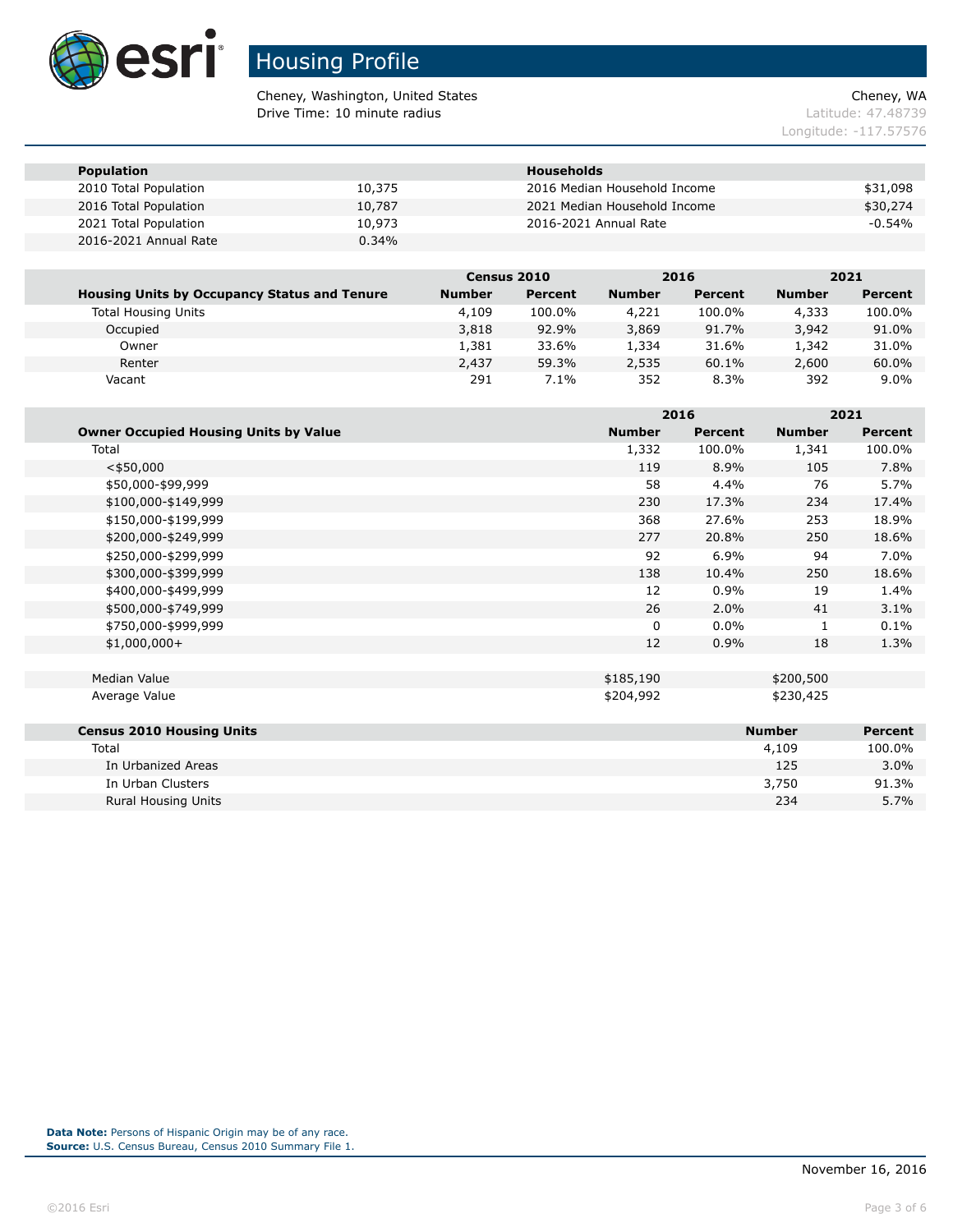

Cheney, Washington, United States Cheney, WA Drive Time: 10 minute radius and the contract of the contract of the latitude: 47.48739

Longitude: -117.57576

| <b>Census 2010 Owner Occupied Housing Units by Mortgage Status</b> | <b>Number</b> | Percent |
|--------------------------------------------------------------------|---------------|---------|
| Total                                                              | 1,381         | 100.0%  |
| Owned with a Mortgage/Loan                                         | 978           | 70.8%   |
| Owned Free and Clear                                               | 403           | 29.2%   |
|                                                                    |               |         |

#### **Census 2010 Vacant Housing Units by Status**

|                                      | <b>Number</b> | <b>Percent</b> |
|--------------------------------------|---------------|----------------|
| Total                                | 291           | 100.0%         |
| For Rent                             | 174           | 59.8%          |
| Rented- Not Occupied                 |               | 2.4%           |
| For Sale Only                        | 44            | 15.1%          |
| Sold - Not Occupied                  | 6             | $2.1\%$        |
| Seasonal/Recreational/Occasional Use | 19            | 6.5%           |
| For Migrant Workers                  | 0             | $0.0\%$        |
| Other Vacant                         | 32            | 11.0%          |

#### **Census 2010 Occupied Housing Units by Age of Householder and Home Ownership**

|                       |               | <b>Owner Occupied Units</b> |
|-----------------------|---------------|-----------------------------|
| <b>Occupied Units</b> | <b>Number</b> | % of Occupied               |
| 3,819                 | 1,381         | 36.2%                       |
| 1,356                 | 41            | 3.0%                        |
| 652                   | 159           | 24.4%                       |
| 435                   | 228           | 52.4%                       |
| 461                   | 295           | 64.0%                       |
| 405                   | 297           | 73.3%                       |
| 278                   | 212           | 76.3%                       |
| 159                   | 117           | 73.6%                       |
| 73                    | 32            | 43.8%                       |
|                       |               |                             |

### **Census 2010 Occupied Housing Units by Race/Ethnicity of Householder and Home Ownership**

|                        |                       |               | <b>Owner Occupied Units</b> |
|------------------------|-----------------------|---------------|-----------------------------|
|                        | <b>Occupied Units</b> | <b>Number</b> | % of Occupied               |
| Total                  | 3,819                 | 1,382         | 36.2%                       |
| White Alone            | 3,237                 | 1,296         | 40.0%                       |
| Black/African American | 131                   | 13            | 9.9%                        |
| American Indian/Alaska | 43                    | 10            | 23.3%                       |
| Asian Alone            | 135                   | 26            | 19.3%                       |
| Pacific Islander Alone | 18                    | 3             | 16.7%                       |
| Other Race Alone       | 129                   | 16            | 12.4%                       |
| Two or More Races      | 126                   | 18            | 14.3%                       |
|                        |                       |               |                             |
| Hispanic Origin        | 287                   | 48            | 16.7%                       |
|                        |                       |               |                             |

#### **Census 2010 Occupied Housing Units by Size and Home Ownership**

|       |                       |               | <b>Owner Occupied Units</b> |
|-------|-----------------------|---------------|-----------------------------|
|       | <b>Occupied Units</b> | <b>Number</b> | % of Occupied               |
| Total | 3,815                 | 1,379         | 36.1%                       |
|       | 1,158<br>1-Person     | 291           | 25.1%                       |
|       | 1,364<br>2-Person     | 535           | 39.2%                       |
|       | 658<br>3-Person       | 237           | 36.0%                       |
|       | 396<br>4-Person       | 183           | 46.2%                       |
|       | 150<br>5-Person       | 81            | 54.0%                       |
|       | 55<br>6-Person        | 37            | 67.3%                       |
|       | 34<br>7+ Person       | 15            | 44.1%                       |
|       |                       |               |                             |

**Data Note:** Persons of Hispanic Origin may be of any race. **Source:** U.S. Census Bureau, Census 2010 Summary File 1.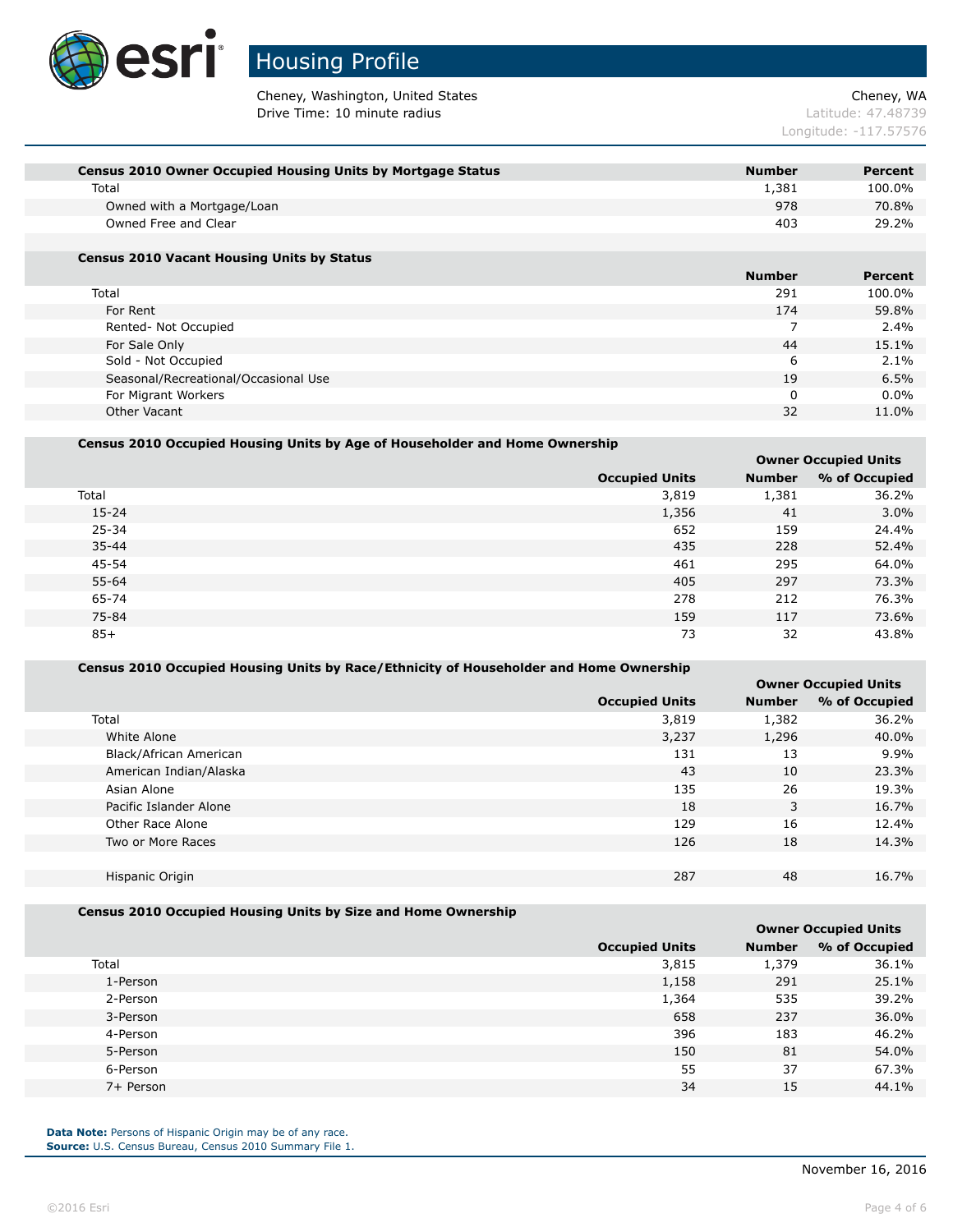

Cheney, Washington, United States Cheney, WA **Drive Time: 15 minute radius Latitude: 47.48739** 

Longitude: -117.57576

| <b>Population</b>     |        | <b>Households</b>            |           |
|-----------------------|--------|------------------------------|-----------|
| 2010 Total Population | 14,049 | 2016 Median Household Income | \$39,043  |
| 2016 Total Population | 14,710 | 2021 Median Household Income | \$38,301  |
| 2021 Total Population | 15,097 | 2016-2021 Annual Rate        | $-0.38\%$ |
| 2016-2021 Annual Rate | 0.52%  |                              |           |

|                                                     | <b>Census 2010</b> |         |               | 2016    |               | 2021    |
|-----------------------------------------------------|--------------------|---------|---------------|---------|---------------|---------|
| <b>Housing Units by Occupancy Status and Tenure</b> | <b>Number</b>      | Percent | <b>Number</b> | Percent | <b>Number</b> | Percent |
| <b>Total Housing Units</b>                          | 5,599              | 100.0%  | 5,804         | 100.0%  | 5,997         | 100.0%  |
| Occupied                                            | 5,195              | 92.8%   | 5,334         | 91.9%   | 5,480         | 91.4%   |
| Owner                                               | 2,484              | 44.4%   | 2,491         | 42.9%   | 2,559         | 42.7%   |
| Renter                                              | 2,711              | 48.4%   | 2,843         | 49.0%   | 2,921         | 48.7%   |
| Vacant                                              | 404                | $7.2\%$ | 470           | $8.1\%$ | 517           | $8.6\%$ |

|                                              |               | 2016           |               | 2021           |  |
|----------------------------------------------|---------------|----------------|---------------|----------------|--|
| <b>Owner Occupied Housing Units by Value</b> | <b>Number</b> | <b>Percent</b> | <b>Number</b> | <b>Percent</b> |  |
| Total                                        | 2,493         | 100.0%         | 2,557         | 100.0%         |  |
| $<$ \$50,000                                 | 295           | 11.8%          | 259           | 10.1%          |  |
| \$50,000-\$99,999                            | 160           | 6.4%           | 205           | 8.0%           |  |
| \$100,000-\$149,999                          | 355           | 14.2%          | 346           | 13.5%          |  |
| \$150,000-\$199,999                          | 557           | 22.3%          | 370           | 14.5%          |  |
| \$200,000-\$249,999                          | 483           | 19.4%          | 421           | 16.5%          |  |
| \$250,000-\$299,999                          | 213           | 8.5%           | 212           | 8.3%           |  |
| \$300,000-\$399,999                          | 272           | 10.9%          | 492           | 19.2%          |  |
| \$400,000-\$499,999                          | 49            | 2.0%           | 80            | 3.1%           |  |
| \$500,000-\$749,999                          | 85            | 3.4%           | 137           | 5.4%           |  |
| \$750,000-\$999,999                          | 7             | 0.3%           | 9             | 0.4%           |  |
| $$1,000,000+$                                | 17            | 0.7%           | 26            | 1.0%           |  |
|                                              |               |                |               |                |  |
| Median Value                                 | \$189,183     |                | \$211,698     |                |  |
| Average Value                                | \$211,081     |                | \$241,328     |                |  |
|                                              |               |                |               |                |  |
| <b>Census 2010 Housing Units</b>             |               |                | <b>Number</b> | <b>Percent</b> |  |
| Total                                        |               |                | 5,599         | 100.0%         |  |
| In Urbanized Areas                           |               |                | 601           | 10.7%          |  |

In Urban Clusters 3,914 69.9% Rural Housing Units 19.3%